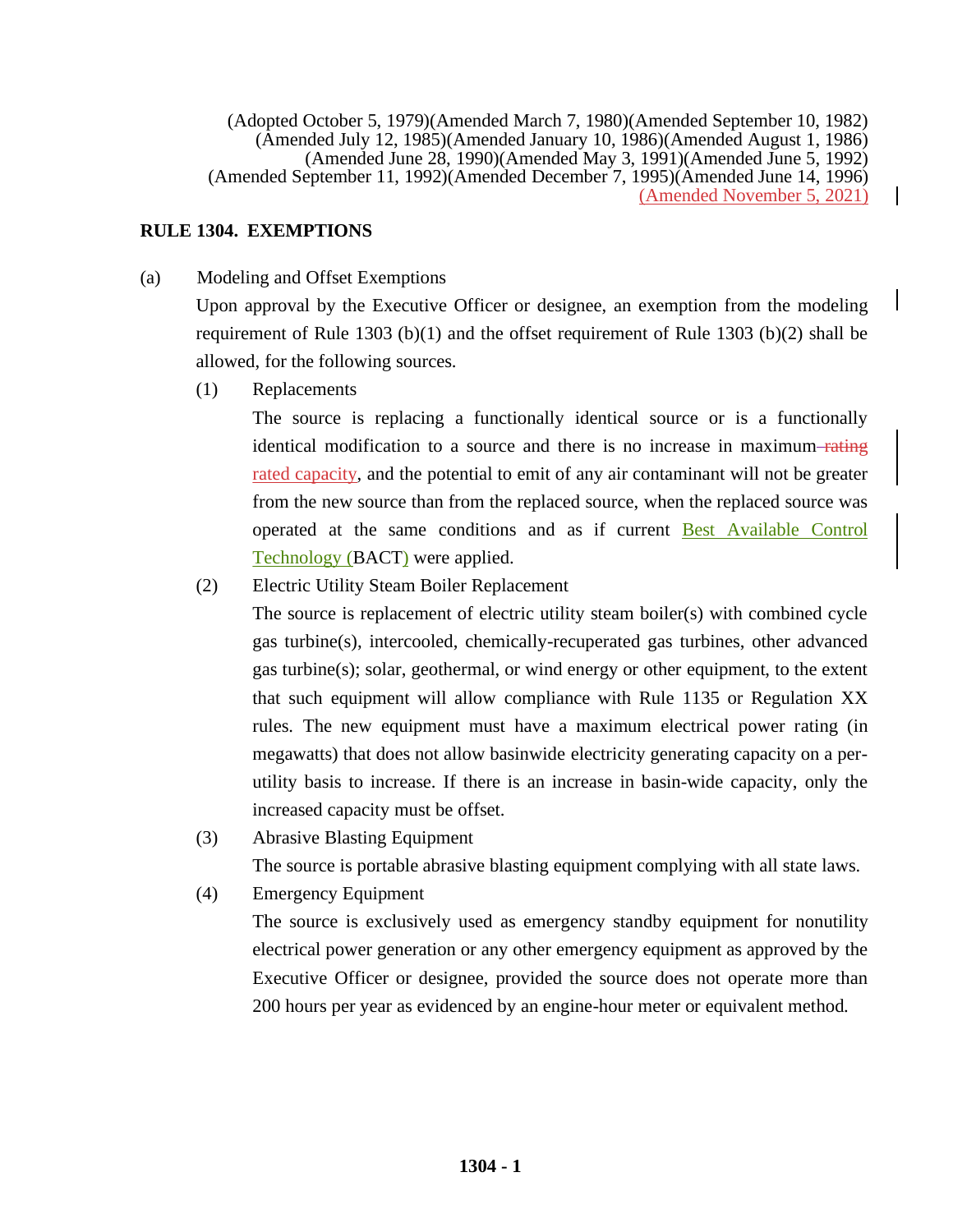(a) (5) Air Pollution Control Strategies

The source is subjected to a modification or process change solely to reduce the issuance of air contaminants. This exemption shall not apply to landfill gas control operations or to any modification or process change made for the purpose of achieving regulatory compliance.

(6) Emergencies

The source is exclusively used in emergency operations, such as emergency soil decontamination or excavation, performed by, under the jurisdiction of, or pursuant to the requirements of, an authorized health officer, agricultural commissioner, fire protection officer, or other authorized agency officer. A person shall report any emergency within one hour of such emergency to the District or within one hour of the time said person knew or reasonably should have known of its occurrence. A specific time limit for each operation will be imposed.

(7) Portable Equipment

The source is periodically relocated, and is not located more than twelve consecutive months at any one facility in the District. The residency time of twelve consecutive months shall commence when the equipment is brought into the facility and placed into operation. This paragraph does not apply to portable internal combustion engines.

(8) Portable Internal Combustion Engines

The source is periodically relocated, and is not located more than twelve consecutive months at any one facility in the District, provided that the provisions of subparagraphs (A) through (C) are met. For the purpose of this paragraph, the residency time of twelve months shall commence either when an engine is brought into the facility and placed into operation or removed from storage and placed into operation. The equipment owner or operator shall designate dedicated storage areas within the facility and demonstrate compliance with the residency time requirement by keeping records that show the equipment location and operation history. Such records shall be kept on site for at least two years and made available to the Executive Officer upon request.

(A) Emissions from the engine, by itself, do not cause an exceedance of any ambient air quality standard;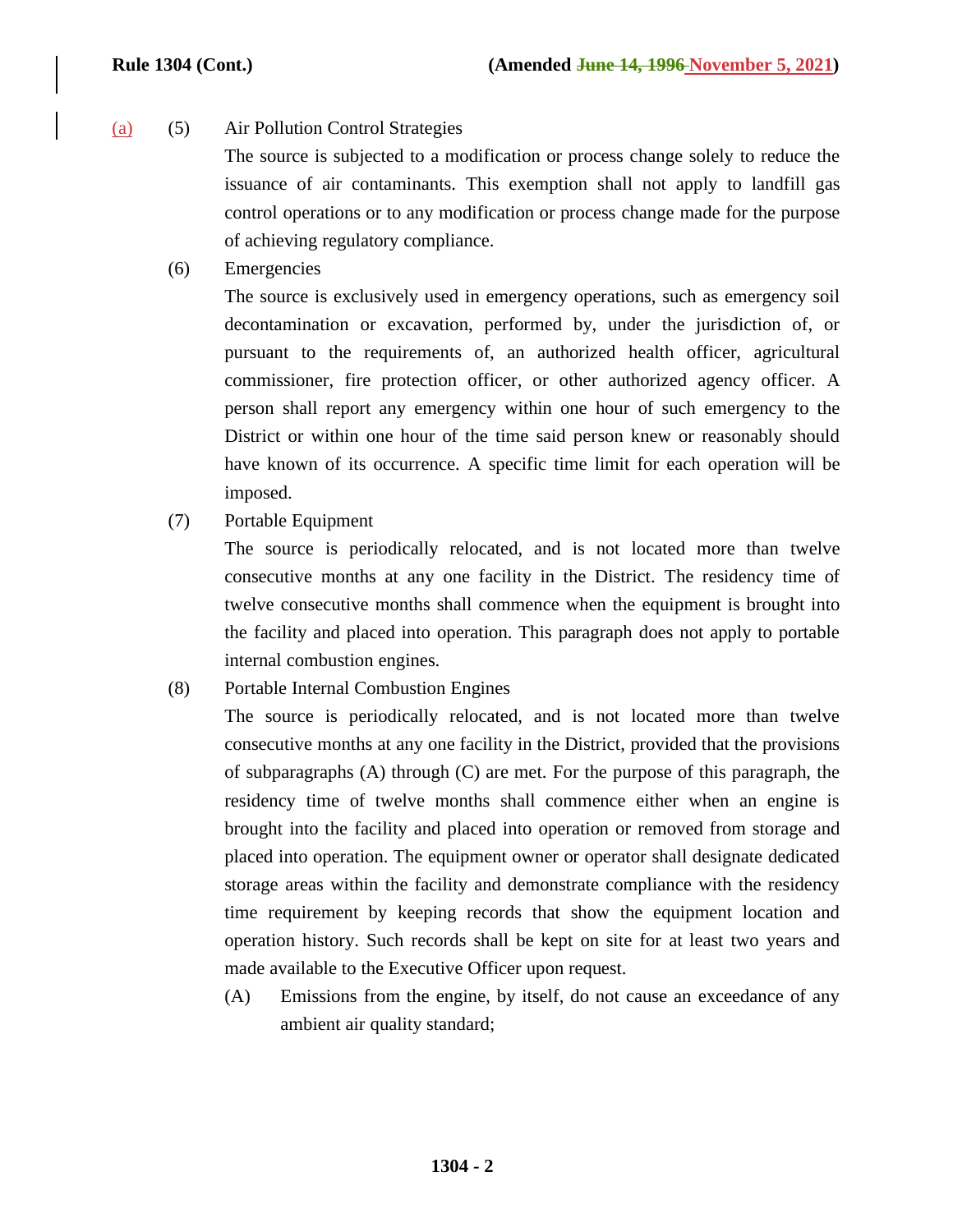|  |  |  | $(a)$ $(8)$ $(B)$ Emissions from the engine do not exceed the following limits: |  |  |  |  |  |  |  |
|--|--|--|---------------------------------------------------------------------------------|--|--|--|--|--|--|--|
|--|--|--|---------------------------------------------------------------------------------|--|--|--|--|--|--|--|

|     | Volatile Organic Compounds (VOC)                                     | 55 pounds per day  |  |  |  |  |
|-----|----------------------------------------------------------------------|--------------------|--|--|--|--|
|     | Nitrogen Oxides $(NOx)$                                              | 55 pounds per day  |  |  |  |  |
|     | Sulfur Oxides $(SO_x)$                                               | 150 pounds per day |  |  |  |  |
|     | Particulate Matter (PM <sub>10</sub> )                               | 150 pounds per day |  |  |  |  |
|     | Carbon Monoxide (CO)                                                 | 550 pounds per day |  |  |  |  |
| (C) | For an engine located in the SEDAB the following limits shall apply: |                    |  |  |  |  |
|     | Volatile Organic Compounds (VOC)                                     | 75 pounds per day  |  |  |  |  |
|     | Nitrogen Oxides $(NOx)$                                              | 100 pounds per day |  |  |  |  |
|     | Sulfur Oxides $(SO_x)$                                               | 150 pounds per day |  |  |  |  |
|     | Particulate Matter (PM <sub>10</sub> )                               | 150 pounds per day |  |  |  |  |
|     | Carbon Monoxide (CO)                                                 | 550 pounds per day |  |  |  |  |

- (b) Intra-Facility Portable Equipment
	- (1) Upon approval by the Executive Officer or designee, using the criteria set forth below, internal combustion engines and gas turbines which must be periodically moved within a facility because of the nature of their operation shall be exempt from the allowable change in air quality concentration requirement as stated in Rule 1303 paragraph (b)(1), provided that all of the following conditions are met:
		- (A) The engine or turbine is used:
			- (i) to remediate soil or groundwater contamination as required by federal, state, or local law or by a judicial or administrative order; or
			- (ii) for flight-line operations.
		- (B) The engine or turbine is not periodically moved solely for the purpose of qualifying for this exemption.
		- (C) Emissions from the engine, by itself, do not cause an exceedance of any ambient air quality standard.
		- (D) Emissions from the engine do not exceed the following limits:

| Volatile Organic Compounds (VOC) | 55 pounds per day  |
|----------------------------------|--------------------|
| Nitrogen Oxides $(NOx)$          | 55 pounds per day  |
| Sulfur Oxides $(SO_x)$           | 150 pounds per day |
| Particulate Matter $(PM_{10})$   | 150 pounds per day |
| Carbon Monoxide (CO)             | 550 pounds per day |
|                                  |                    |

(E) For an engine located in the SEDAB the following limits shall apply:

| Volatile Organic Compounds (VOC) | 75 pounds per day  |
|----------------------------------|--------------------|
| Nitrogen Oxides $(NO_x)$         | 100 pounds per day |
| Sulfur Oxides $(SO_x)$           | 150 pounds per day |

## **1304 - 3**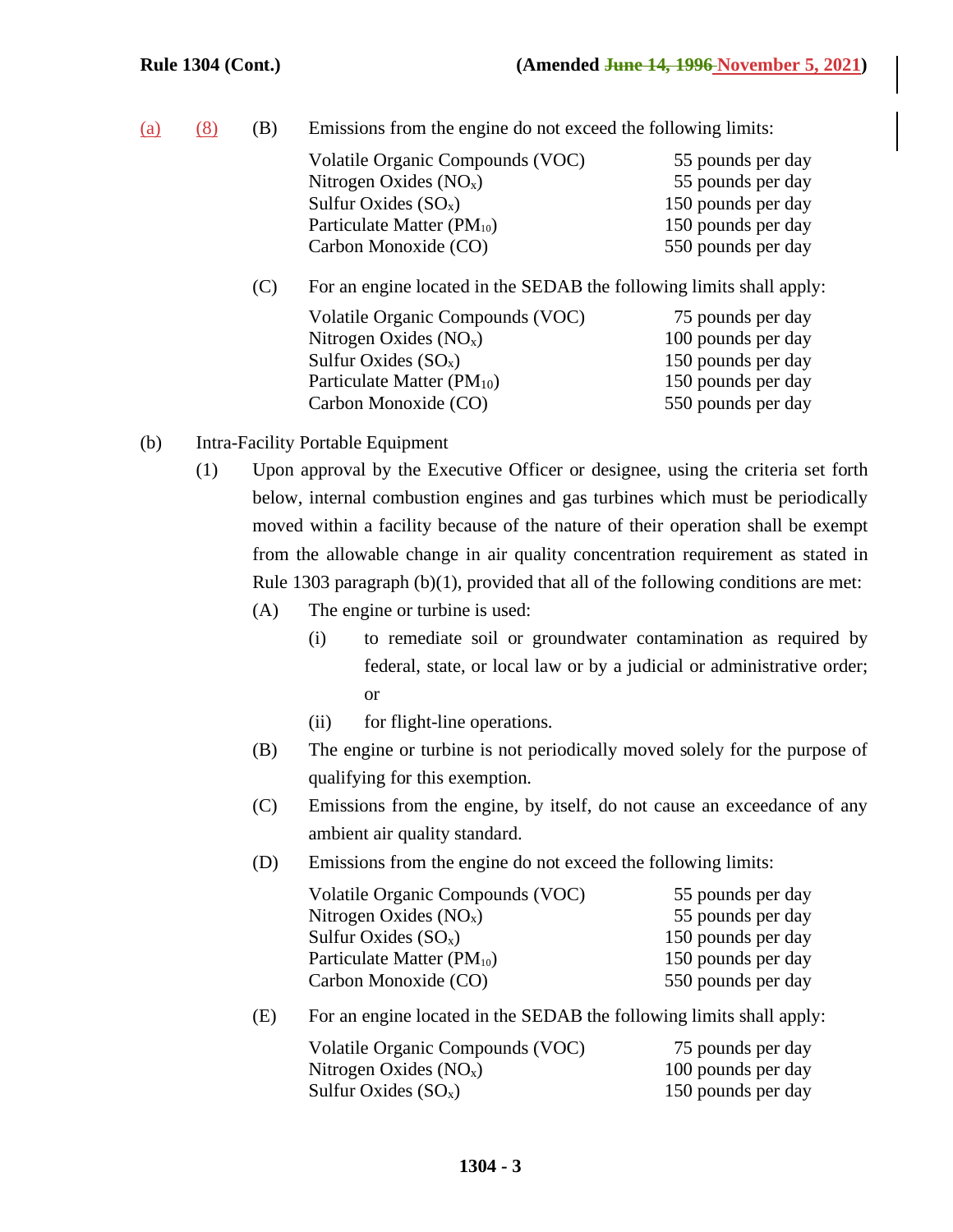| Particulate Matter ( $PM_{10}$ ) | 150 pounds per day |
|----------------------------------|--------------------|
| Carbon Monoxide (CO)             | 550 pounds per day |

- (b) (2) For the purpose of clause (b)(1)(A)(ii), flight-line operations mean operations for the ground support of military and commercial aircraft, and includes, but is not limited to, the operation of power-generating internal combustion engines and gas turbines used to support aircraft systems or start up aircraft power plants.
- (c) Offset Exemptions

Upon approval by the Executive Officer or designee, an exemption from the offset requirement of Rule 1303(b)(2) shall be allowed, for the following sources.

(1) Relocations

The source is a relocation of an existing source within the District, under the same operator and ownership, and provided that the potential to emit of any air contaminant will not be greater at the new location than at the previous location when the source is operated at the same conditions and as if current BACT were applied. The relocation shall also meet either the location requirements specified in Rule 1303(b)(3), or the applicant must demonstrate to the Executive Officer or designee a net air quality benefit in the area to which the facility will locate.

In addition, the potential to emit of the combined facility for any air contaminant after the relocation shall be less than the amounts in Table A of Rule 1304 (d) whenever either the relocating facility or existing facility received the facility offset exemption pursuant to Rule 1304(d).

(2) Concurrent Facility Modification

The source is part of a concurrent facility modification with emission reductions occurring after the submittal of an application for a permit to construct a new or modified source, but before the start of operation of the source, provided that it results in a net emission decrease, as determined by Rule 1306, and that the same emission reductions are not:

- (A) required by a Control Measure of the AQMP which has been assigned a target implementation date; or
- (B) required by a proposed District rule for which the first public workshop to consider such a rule has been conducted. This exclusion shall remain in effect for 12 months from the date of the workshop, or until the Executive Officer or designee determines that the proposed rule is abandoned; or
- (C) required by an adopted federal, State, or District rule, regulation or statute; or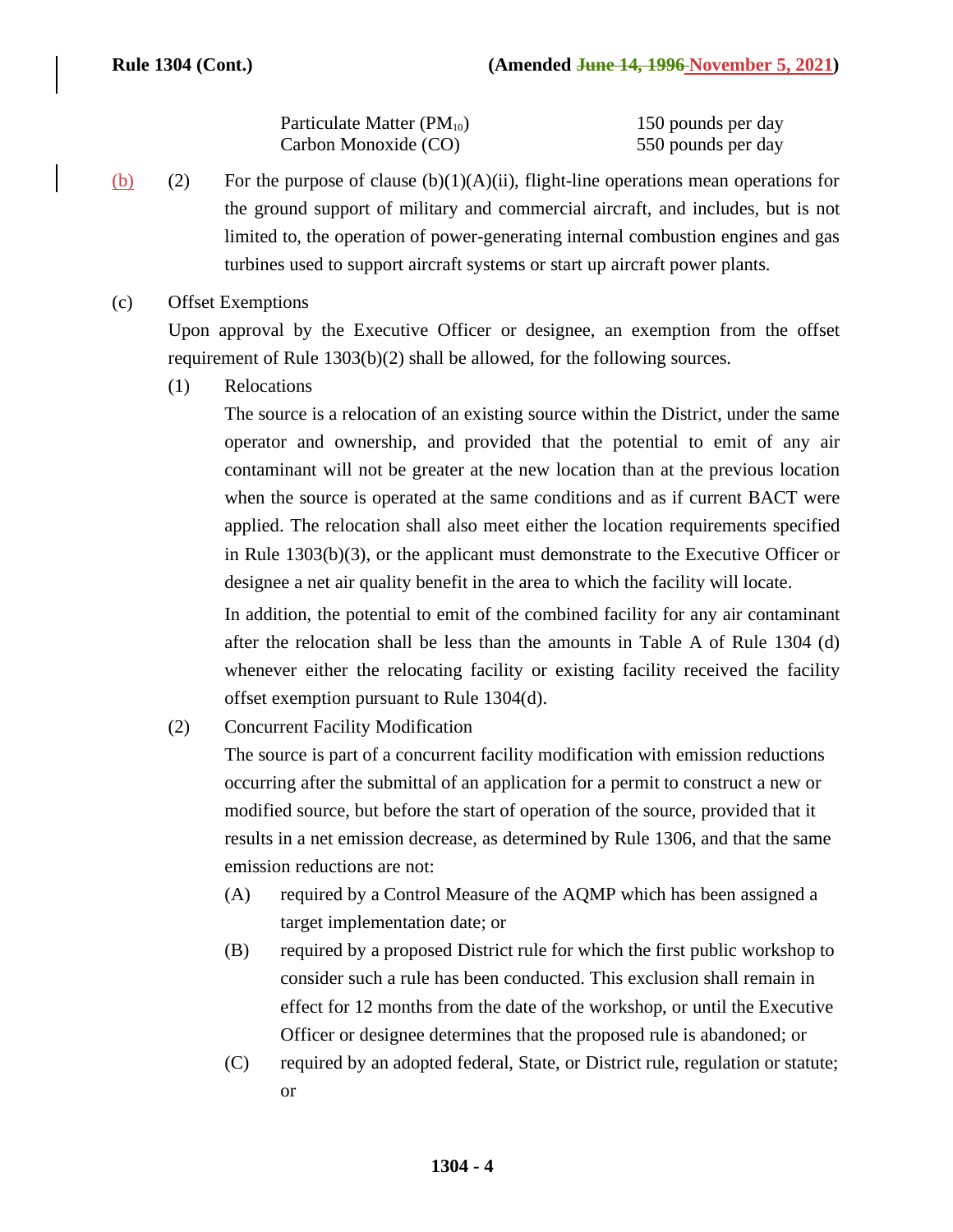- $(c)$  (2) (D) from a category or class of equipment included in a demonstration program required by a District rule or regulation.
	- (3) Resource Recovery and Energy Conservation Projects The source is a cogeneration technology project, resource recovery project or qualifying facility, as defined in Health and Safety Code Sections 39019.5, 39019.6, 39047.5 and 39050.5, to the extent required by state law, including Health and Safety Code Sections 42314, 42314.1, 42314.5, 41605, and 41605.5. In no case shall these sections provide an exemption from federal law.
	- (4) Regulatory Compliance The source is installed or modified solely to comply with District, state, or federal air pollution control laws, rules, regulations or orders, as approved by the Executive Officer or designee, and provided there is no increase in maximum rating rated capacity.
	- (5) Regulatory Compliance for Essential Public Services The source is installed or modified at an Essential Public Service solely to comply with District, state, or federal pollution control laws, rules, regulations or orders, and verification of such is provided to the Executive Officer or designee; and sufficient offsets are not available in the Priority Reserve.
	- (6) Replacement of Ozone Depleting Compounds (ODCs) The source is installed or modified exclusively for the replacement of ODCs, provided the replacement is performed in accordance with the District's ODC Replacement Guidelines. The Executive Officer or designee shall publish and update, as required, such guidelines indicating the administrative procedures and requirements for the replacement of ODCs. The ODC Replacement Guidelines shall ensure to the extent possible that:
		- (A) the replacements minimize emission increases of VOC, or optimize such emission increases if there is a potential conflict with the requirements of subparagraphs  $(B)$ ,  $(C)$  or  $(D)$ ;
		- (B) the replacements are not toxic, as determined and published by the California Air Resources Board (ARB) or the federal EPA, unless no other alternatives are available;
		- (C) the replacements do not increase the emissions of other criteria pollutants or global warming compounds; and
		- (D) there are no adverse or irreversible water quality impacts through the use of such replacements.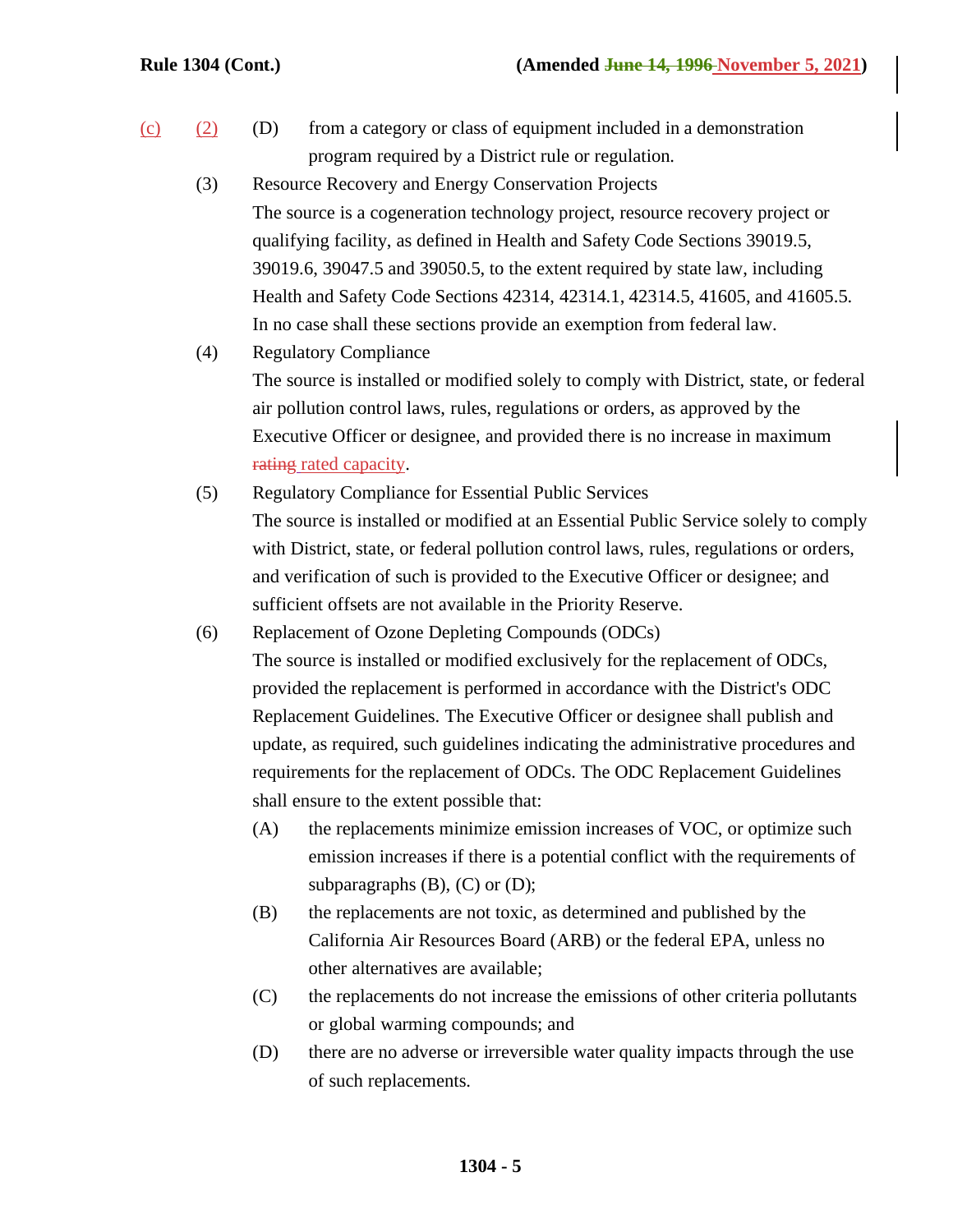- (c) (7) Methyl Bromide Fumigation Any equipment or tarpaulin enclosures installed or constructed exclusively for fumigation using methyl bromide.
- (d) Facility Exemption
	- (1) New Facility
		- (A) Any new facility that has a potential to emit less than the amounts in Table A shall be exempt from Rule 1303 (b)(2).
		- (B) Any new facility that has a potential to emit equal to or more than the amounts in Table A shall offset the total amount of emission increase pursuant to Rule 1303 (b)(2).
	- (2) Modified Facility
		- (A) Any modified facility that has a post-modification potential to emit less than the amounts in Table A shall be exempt from Rule 1303 (b)(2).
		- (B) Any modified facility that has a post-modification potential to emit equal to or more than the amounts in Table A shall be required to obtain offsets for the corresponding emissions increase, or the amount in excess of Table A figures if the pre-modification potential to emit was less than the amounts in Table A in accordance with Rule 1303 (b)(2).

| . . |  |
|-----|--|
|-----|--|

|                                        | Emissions in  |
|----------------------------------------|---------------|
| Pollutant                              | Tons per Year |
| Volatile Organic Compounds (VOC)       |               |
| Nitrogen Oxides $(NOx)$                |               |
| Sulfur Oxides $(SO_x)$                 | 4             |
| Particulate Matter (PM <sub>10</sub> ) | 4             |
| Carbon Monoxide (CO)                   | σq            |

- (3) Determination of emissions pursuant to Table A shall include emissions from permitted equipment excluding Rule 219 equipment not subject to NSR and shall also include emissions from all registered equipment except equipment registered pursuant to Rule 2100.
- (4) Emission Increases Emission increases shall be determined pursuant to Rule 1306(b).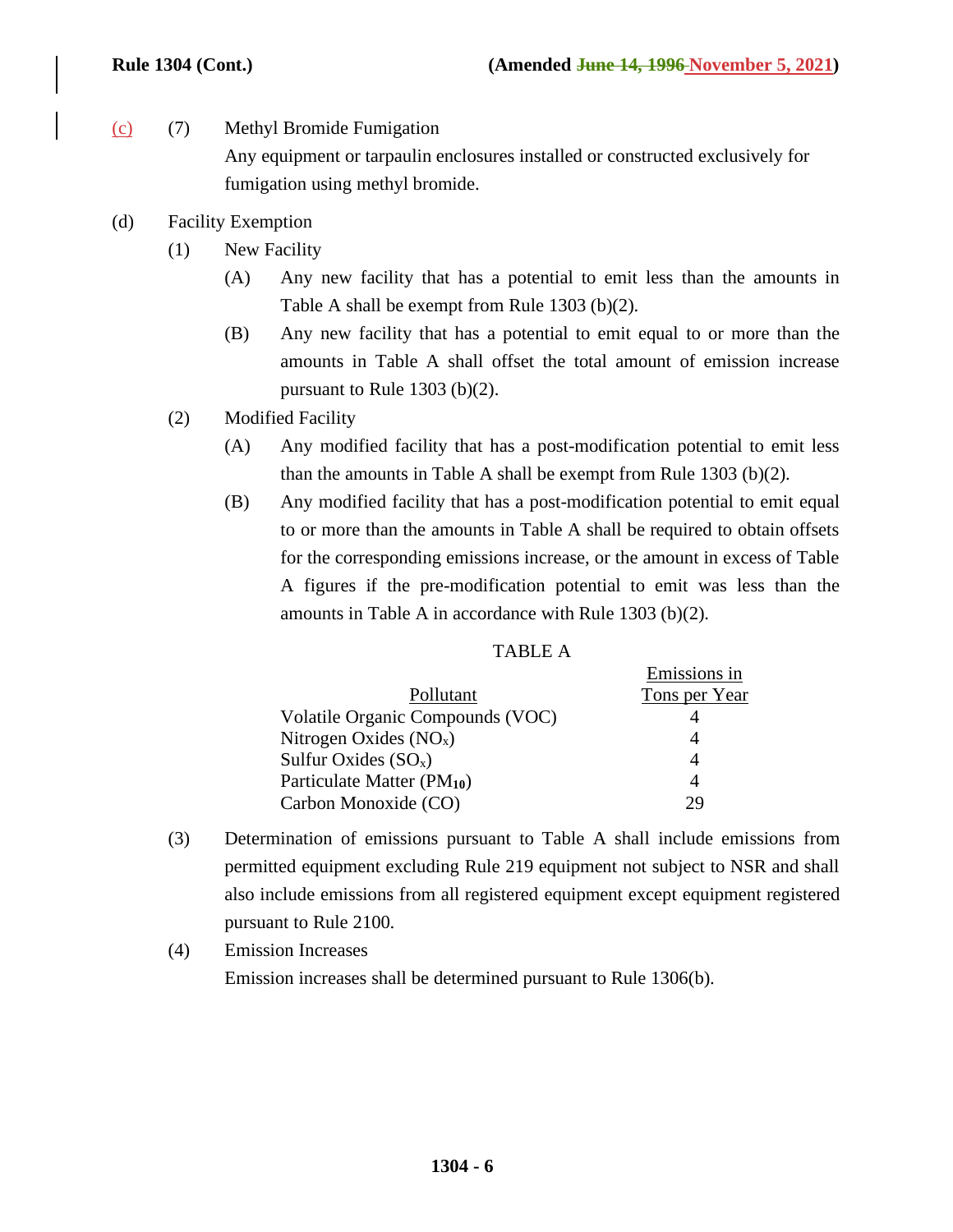- (d) (5) Two-Year Limit on New Facility Exemption Any new facility with accumulated emission increases in excess of the amounts in Table A due to permit actions within any two-year period after the date of adoption of this rule shall offset the total emission increases during such period to zero.
- (e) Emission Reduction Credits Related to Positive NSR Balances Facilities that previously provided Emission Reduction Credits for the purpose of complying with the requirement to offset positive NSR balances pursuant to Rule 1303(b)(2) after October 1, 1990 shall receive Emission Reduction Credits equal to the amount previously provided to offset their pre-modification positive NSR balance.
- (f) Limited BACT Exemption
	- (1) Upon approval by the Executive Officer or designee, any new or modified permit unit to install add-on air pollution control equipment for control of NOx emissions, shall be exempt from the BACT requirement of Rule 1303 paragraph (a)(1) for any associated increase in  $PM_{10}$  and/or SOx emissions caused by or associated with the operation of the add-on air pollution control equipment provided:
		- (A) The new or modified permit unit is located at a RECLAIM or former RECLAIM facility and is being installed or modified to comply with a South Coast AQMD rule to meet a NOx Best Available Retrofit Control Technology (BARCT) emission limit initially established before December 31, 2023;
		- (B) The cumulative total maximum rated capacity of all new and modified permit units is less than or equal to the cumulative total maximum rated capacity of the permit unit(s) being replaced and modified, and the new and/or modified permit unit(s) will serve the same purpose as those being replaced and modified. For the new and/or modified permit unit(s) and the permit unit(s) being replaced, a maximum of 90 days is allowed as a startup period for simultaneous operation;
		- (C) The facility does not have an increase in physical or operational design capacity, except for those changes needed for the new or modified permit unit(s) that meet the requirement of subparagraph  $(f)(1)(B)$ . An increase in efficiency is not an increase in the physical and operational design capacity;